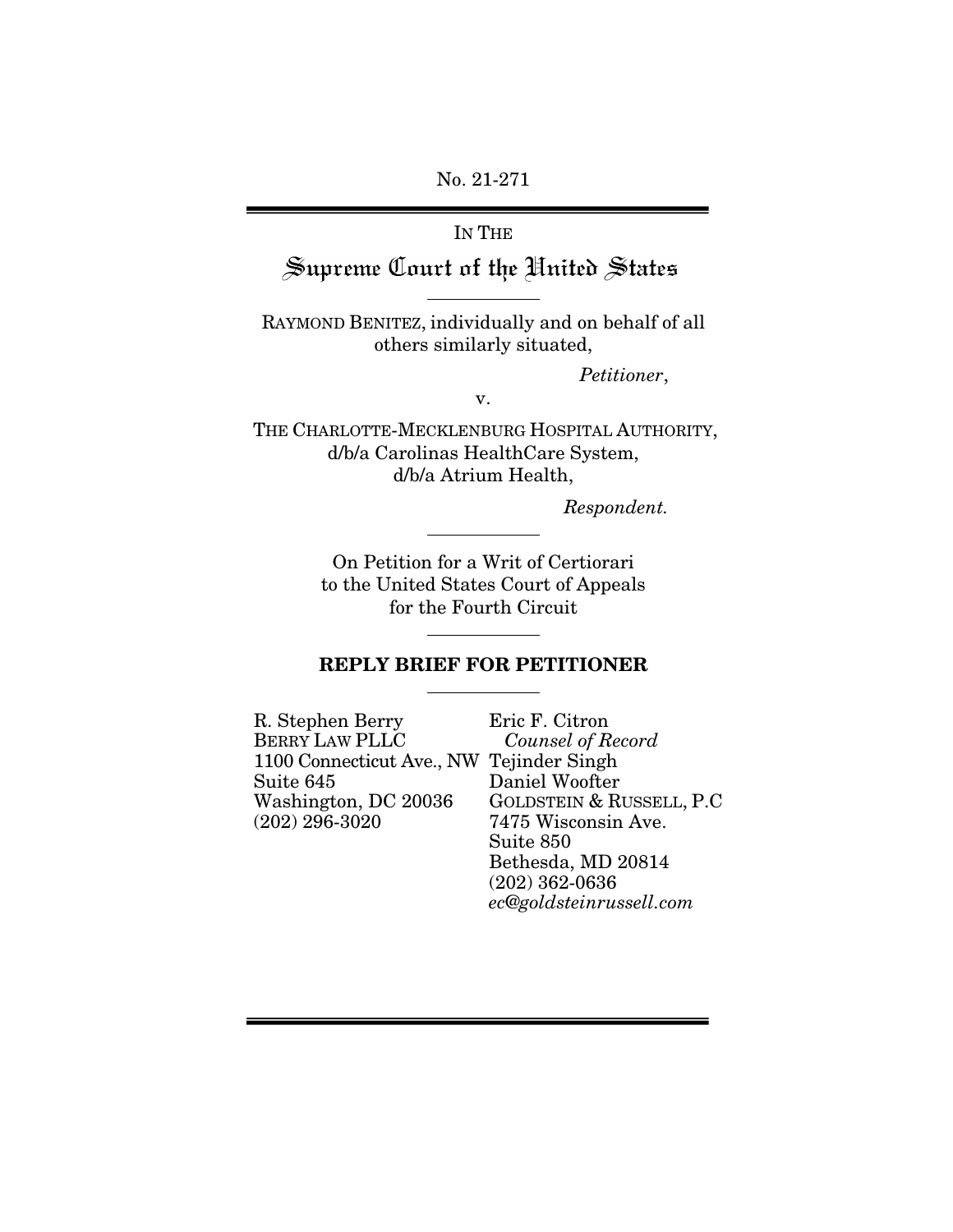# TABLE OF CONTENTS

| T.                                                                                                                |
|-------------------------------------------------------------------------------------------------------------------|
| II. The Fourth Circuit's Decision Is Wrong  4                                                                     |
| A. The Fourth Circuit's Decision Contravenes                                                                      |
| B. The Fourth Circuit's Decision Is Not<br>Supported By Any Of The Cases Atrium                                   |
| C. The Fourth Circuit's Decision Is Not<br>Supported By North Carolina Statutes9                                  |
| III. The Question Presented Is Important,<br>And The Court Will Not Confront A<br>Better Vehicle To Address It 10 |
|                                                                                                                   |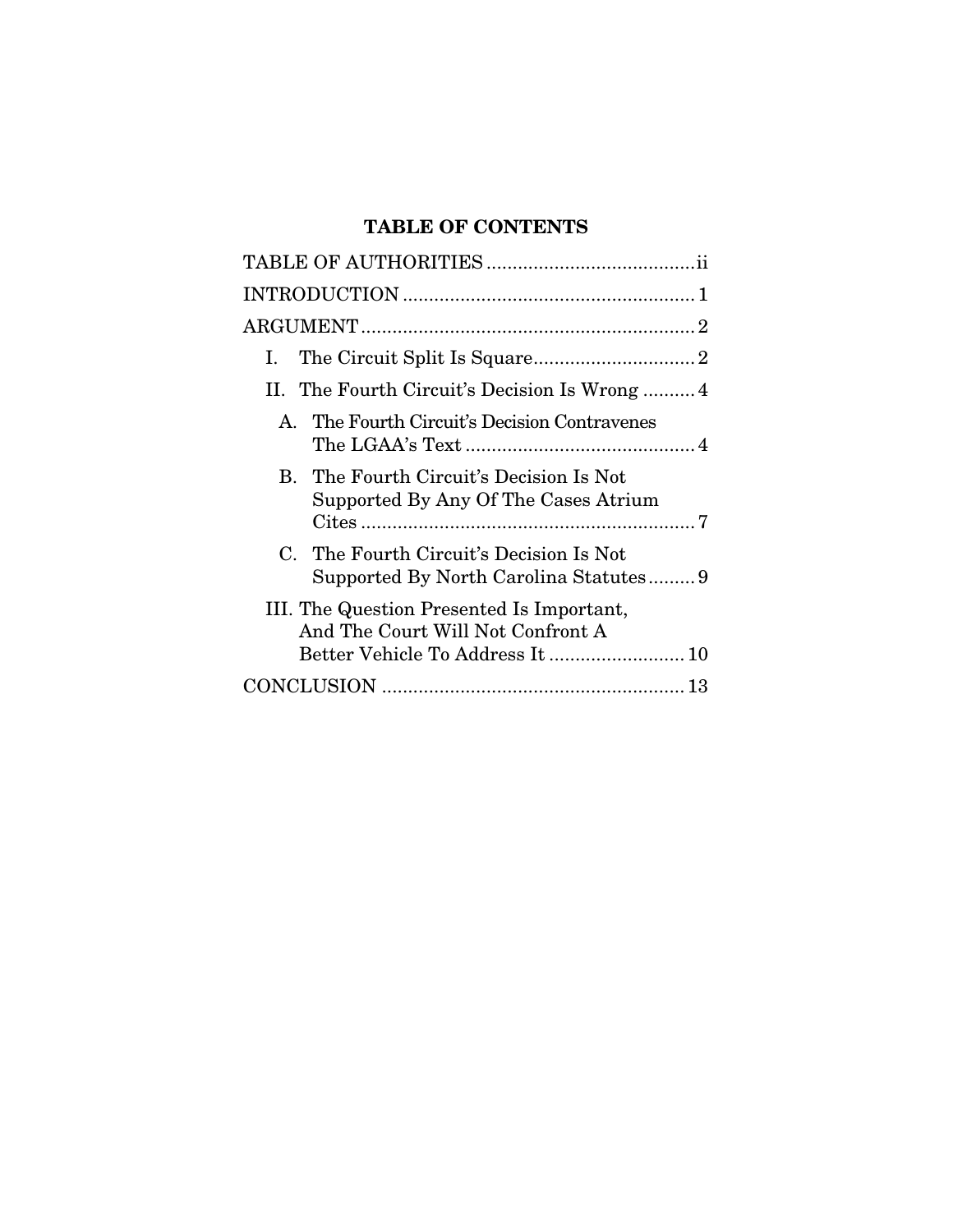# TABLE OF AUTHORITIES

# Cases

<span id="page-2-0"></span>

| Borden v. United States,                       |
|------------------------------------------------|
| DiCesare v. Charlotte-Mecklenburg Hosp. Auth., |
| Duncan v. Walker,                              |
| Leocal v. Ashcroft,                            |
| Moncrieffe v. Holder,                          |
| Quarles v. United States,                      |
| Shular v. United States,                       |
| Stokeling v. United States,                    |
| Tarabishi v. McAlester Reg'l Hosp.,            |
| Taylor v. United States,                       |
| Torres v. Lynch,                               |
| United States v. Castleman,                    |
| United States v. Stitt,                        |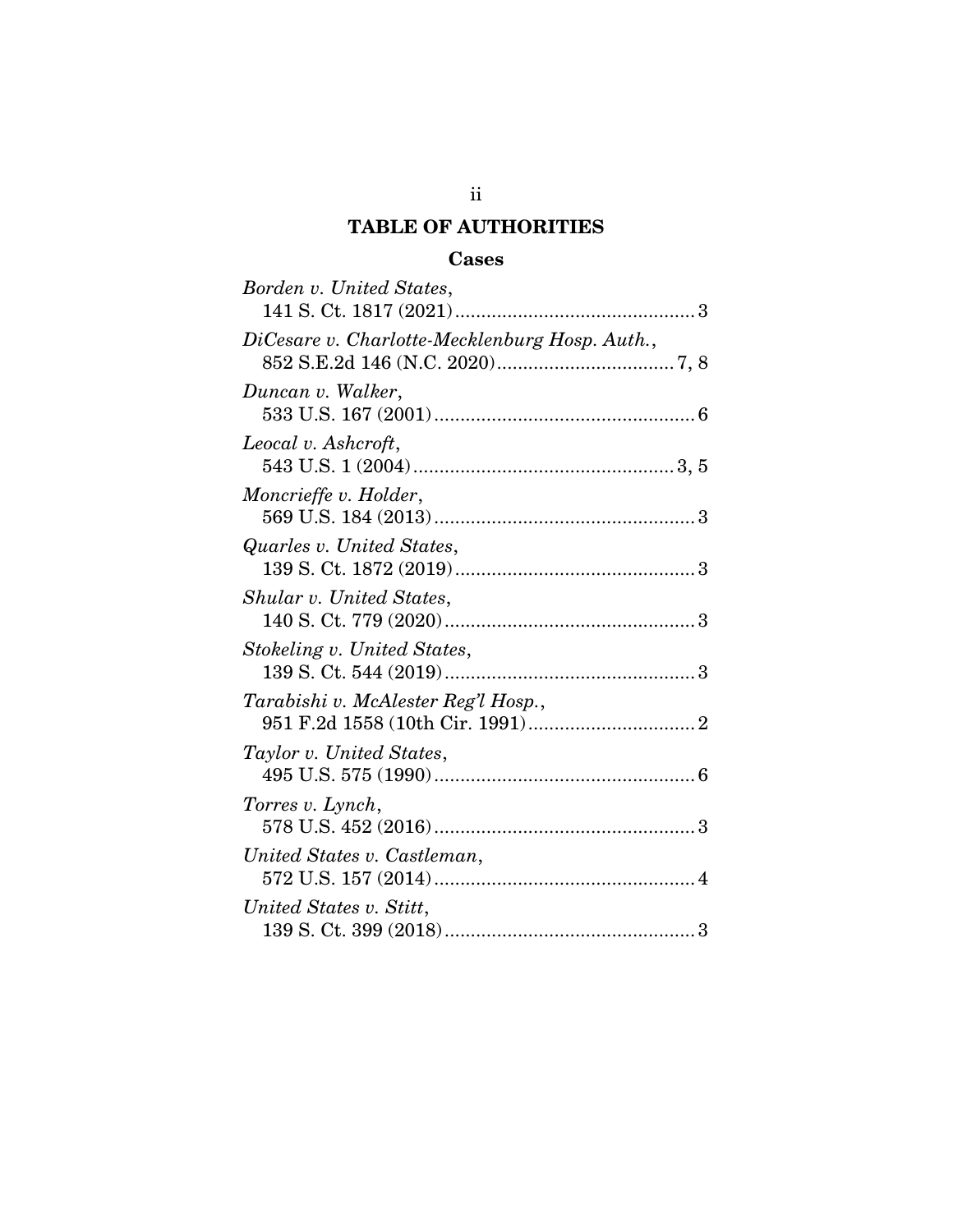# Statutes

| 2015-288 N.C. Sess. Laws, |  |
|---------------------------|--|
|                           |  |

# Other Authorities

| Atrium Health News, Atrium Health and Floyd   |  |
|-----------------------------------------------|--|
| <b>Finalize Strategic Combination</b>         |  |
|                                               |  |
| Bank of North Dakota, <i>History of BND</i> , |  |
| https://bnd.nd.gov/history-of-bnd/            |  |
|                                               |  |
|                                               |  |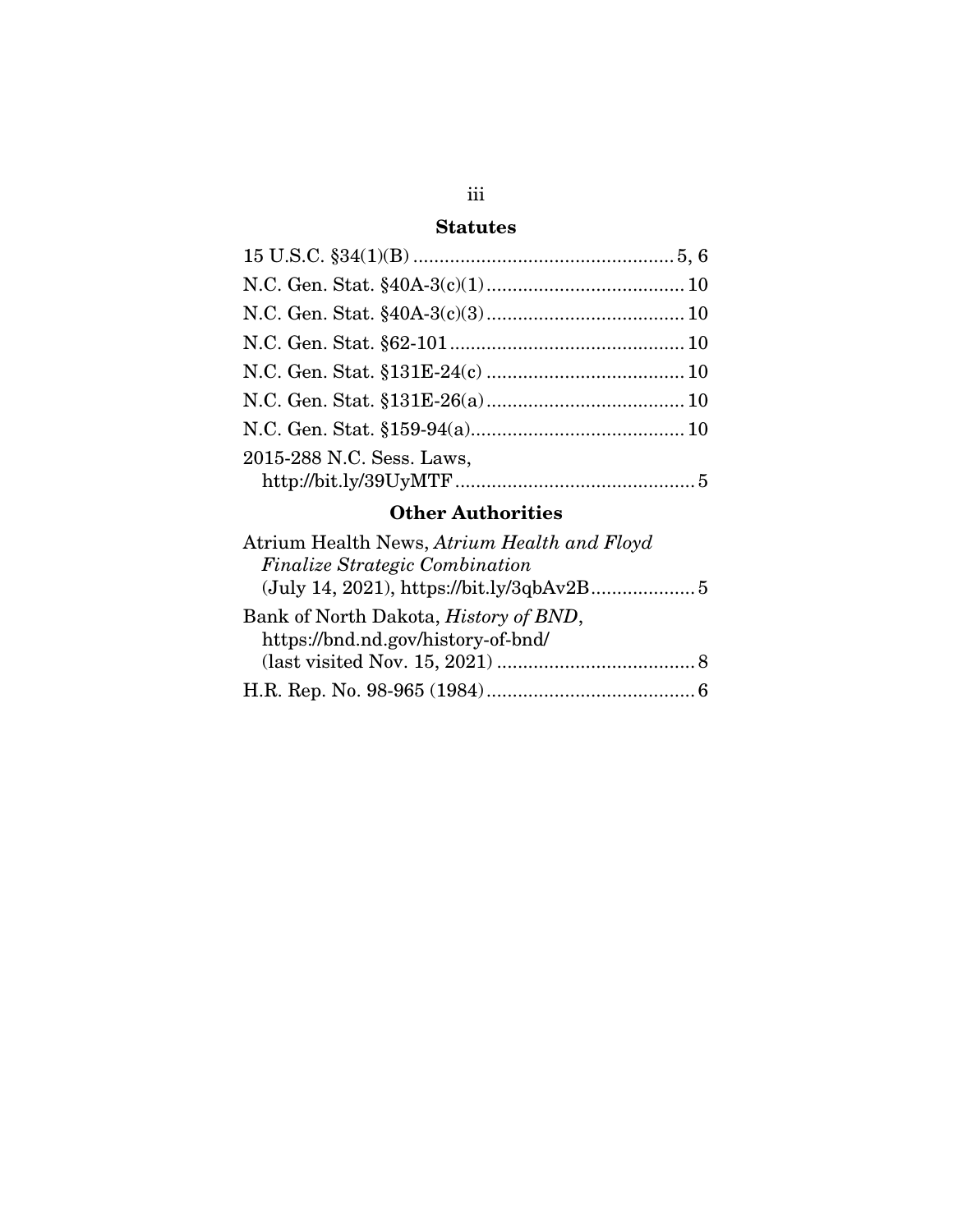#### INTRODUCTION

<span id="page-4-0"></span>The Fourth Circuit adopted an interpretation of the phrase "local government" that includes Atrium Health, an entity that operates in multiple States and expands to new ones at will, generating \$11 billion in revenue. Atrium cannot pledge the credit of the State or a political subdivision, levy taxes, exercise eminent domain on its own say-so, or avoid tort liability as other local governmental units do. In sum, it looks nothing like a local government. But under the Fourth Circuit's rule, Atrium is completely immune from damages claims for its antitrust violations.

The petition explains that this holding squarely conflicts with an indistinguishable decision of the Tenth Circuit, as well as with this Court's precedents and foundational rules of statutory interpretation. A prestigious group of thirty-three antitrust and health policy scholars, together with the American Antitrust Institute, has submitted an amicus brief explaining that the misconduct at issue in this case is rampant, and that the Fourth Circuit's reading of the Local Government Antitrust Act (LGAA) threatens substantial harm to competition in healthcare markets—which ultimately means higher prices for patients, many of whom can scarcely afford the increase. This case is the ideal vehicle to address this important issue. The Court should grant certiorari and reverse.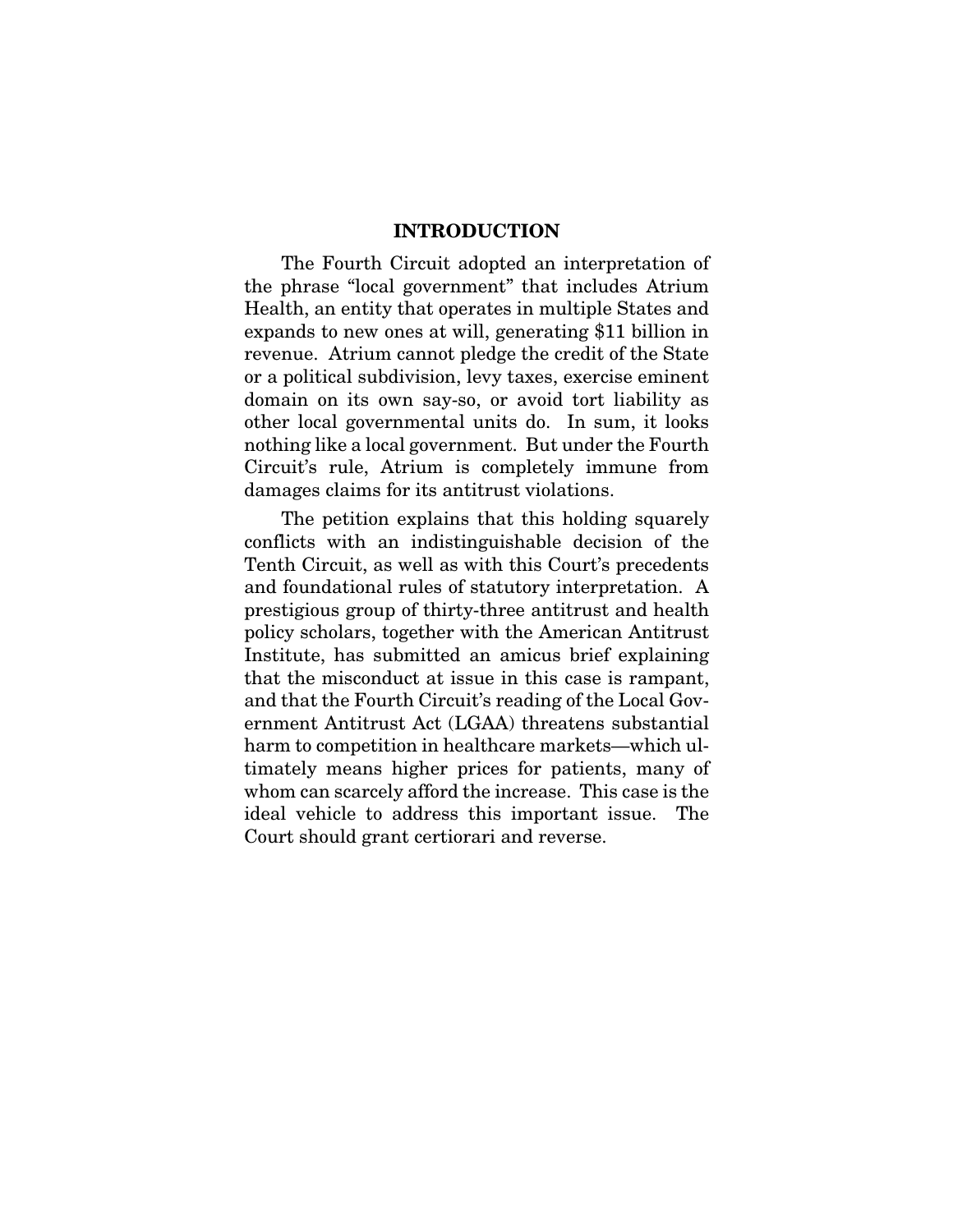#### ARGUMENT

#### <span id="page-5-1"></span><span id="page-5-0"></span>I. The Circuit Split Is Square.

The Fourth Circuit below and the Tenth Circuit in *Tarabishi* came to precisely opposite conclusions while looking to the *very same* characteristics of the public hospitals at issue in each case. The hospital in *Tarabishi* was equally a public body (its board was "appointed by the mayor" and "subject to the open meeting laws like other public boards and commissions"); created by a local government pursuant to state law; and it was equally formed "for furtherance of public functions"—indeed, it was "created for the benefit of the city of McAlester … to provide hospital and public health services to the residents." *Tarabishi v. McAlester Reg'l Hosp.*, 951 F.2d 1558, 1565 n.6 (10th Cir. 1991). Thus, the same facts the Fourth Circuit found dispositive in Atrium's favor were explicitly considered and rejected by the Tenth Circuit. And the Fourth Circuit expressly rejected the reasons *Tarabishi* relied on to find that the hospital authority there was not a local government: There, as here, the local taxpayers were not liable for any of the hospital's debts, and the hospital was not immune from tort liability. *Compare id.* at 1566-67, *with* Pet. App. 15a-17a, 23a. As the court below acknowledged, *Tarabishi* "is seemingly at odds with" the Fourth Circuit's decision, Pet. App. 23a; that's because it is—from "first blush" to final read.

Atrium's effort to defeat this obvious circuit disagreement essentially denies that this Court could *ever*  confront a genuine split with respect to the LGAA. On Atrium's view, because the lower courts (necessarily) consider different state-law regimes in evaluating the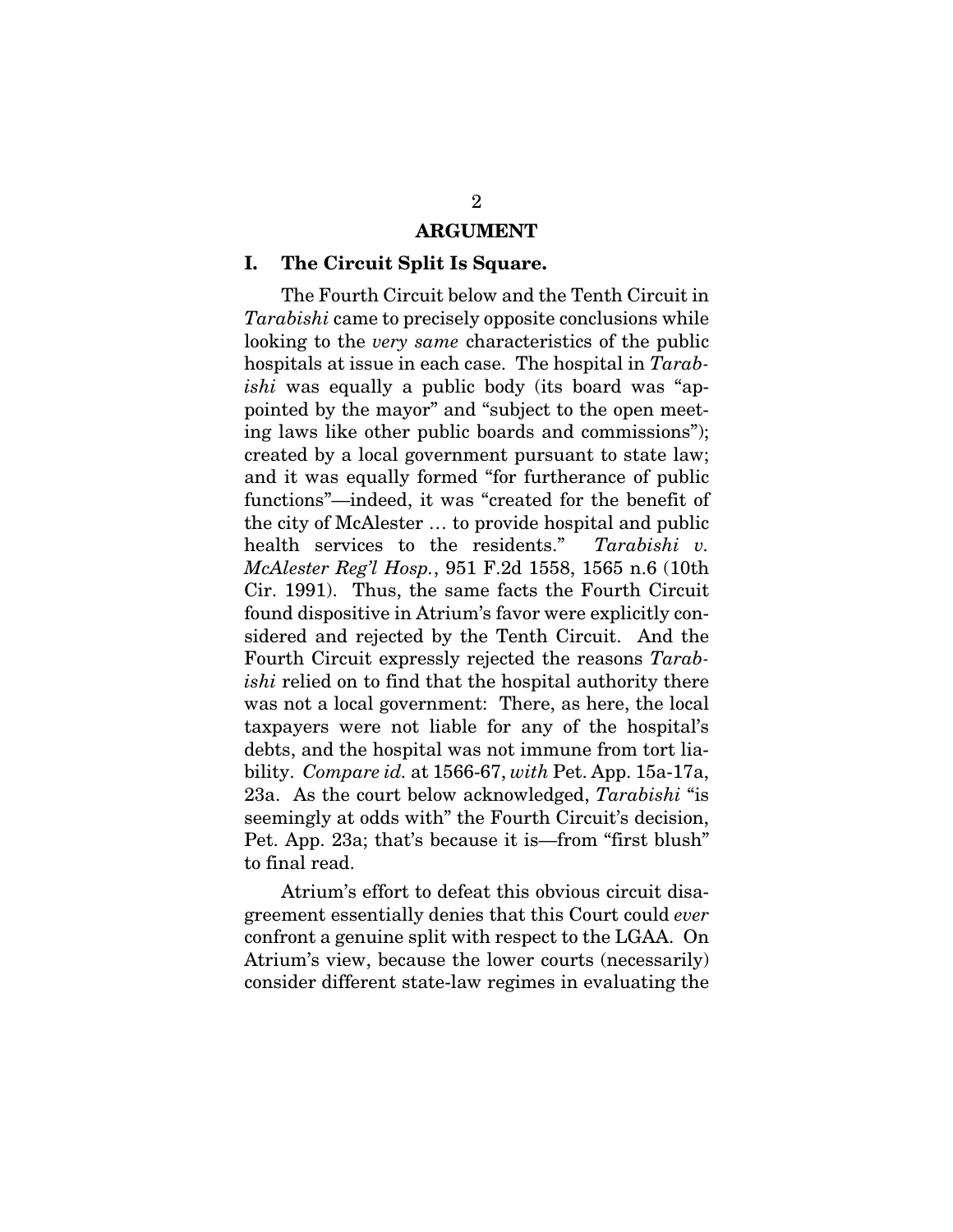governmental character of the defendant in every LGAA case, there can be no guarantee that lower courts would have treated seemingly identical public hospitals differently. Opp.15-20.

But important federal statutes often incorporate state law in their definitions, and that has never stymied this Court's review of how the lower courts have implemented them. Indeed, this Court has frequently granted certiorari in recent Terms in cases involving varying state-law regimes (*e.g.*, the Armed Career Criminal Act (ACCA) and the Immigration and Nationality Act (INA)). *See, e.g.*, *Borden v. United States*, 141 S. Ct. 1817 (2021) (whether state crimes satisfied ACCA's federal definition of "violent felony"); *Quarles v. United States*, 139 S. Ct. 1872 (2019) (same); *Stokeling v. United States*, 139 S. Ct. 544 (2019) (same); *United States v. Stitt*, 139 S. Ct. 399 (2018) (same); *see also Shular v. United States*, 140 S. Ct. 779 (2020) (same for ACCA's federal definition of "serious drug offense"); *Torres v. Lynch*, 578 U.S. 452 (2016) (same for INA's federal definition of "aggravated felony"); *Moncrieffe v. Holder*, 569 U.S. 184 (2013) (same).

Every case involving the "categorical approach" and other "analytical frameworks" like it raises this issue. And no one would say, for example, that there wasn't a split "among the Courts of Appeals on the question whether state DUI offenses … qualify as a crime of violence" under the federal definition of that term, *Leocal v. Ashcroft*, 543 U.S. 1, 6 (2004), merely because the courts "looked to State law" and employed the same "analytical framework," *cf.* Opp.15, 21. Nor would anyone deny the "split of authority among the Courts of Appeals" regarding whether state domestic violence laws meet the federal definition of a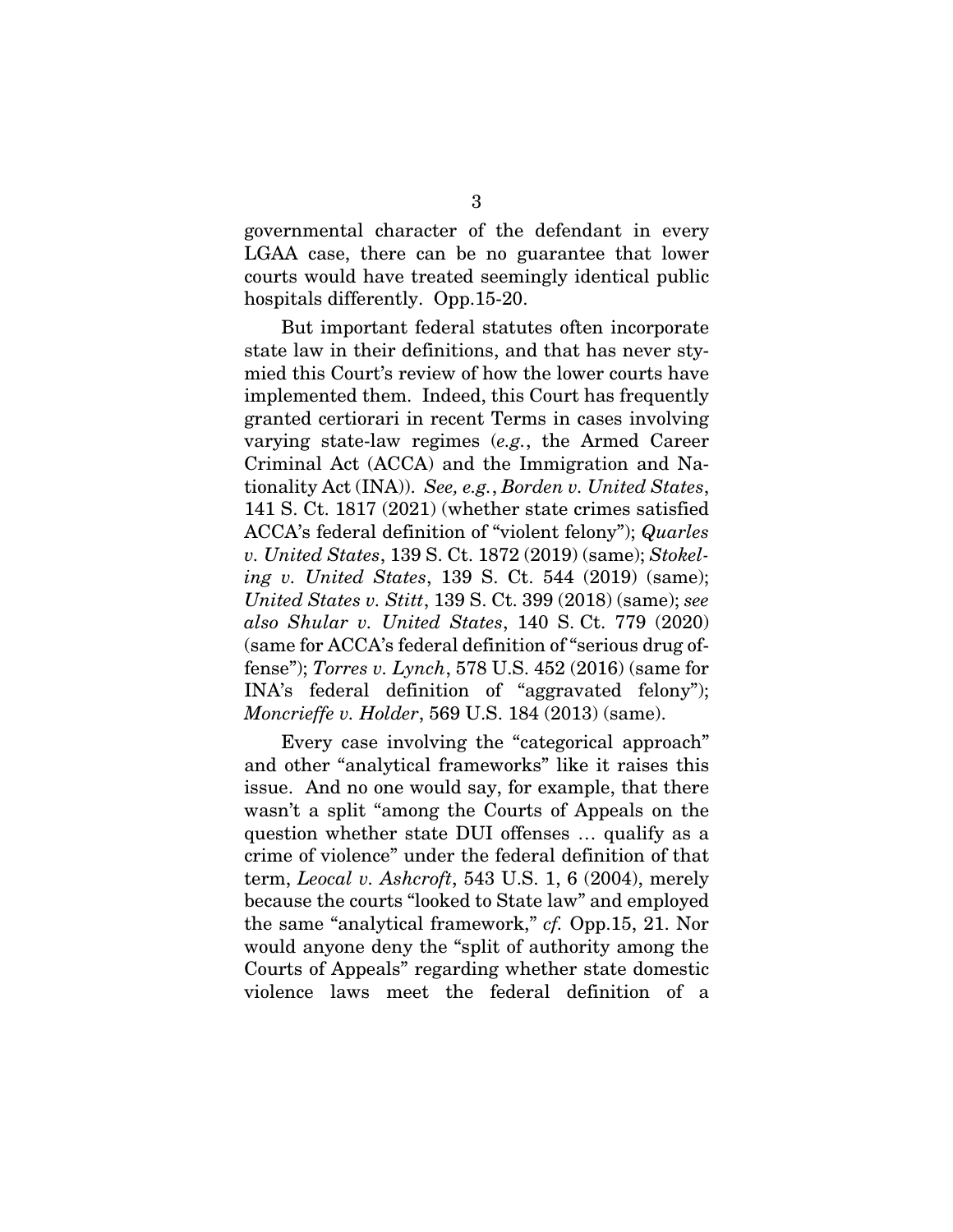"misdemeanor crime of domestic violence," *United States v. Castleman*, 572 U.S. 157, 162 (2014), despite federal courts looking to state law and "employ[ing] the same analysis" there as well, *cf.* Opp.21.

Atrium admits this is precisely the same kind of case—one where the "meaning of a special function governmental unit under the LGAA remains a matter of *federal* law, *informed* by how an entity is established under State law." Opp.6 (emphasis added). The review this Court provided in those cases is equally justified here.

#### <span id="page-7-0"></span>II. The Fourth Circuit's Decision Is Wrong.

Atrium cannot be a "local government" under any sensible understanding of that term. And the Fourth Circuit's contrary holding is not supported by (A) the LGAA's text, (B) the case law in North Carolina or the lower courts, or (C) North Carolina statutes.

# <span id="page-7-1"></span>A. The Fourth Circuit's Decision Contravenes The LGAA's Text.

This Court's cases instruct that phrases like "special function governmental unit" must be read to include only entities that can reasonably be described as a "local government," since that is the term being defined. *See* Pet.21-22.

There is nothing "local" about Atrium's character, and it has made concerted efforts to dispel any such notion. *See* Pet.12. Atrium admits that it operated in South Carolina when petitioner "filed his lawsuit," and has expanded into Georgia since. Opp.30-31. And as of a few months ago, Atrium began operating in Alabama, which does not even border the Carolinas, let alone Charlotte-Mecklenburg. *See* Atrium Health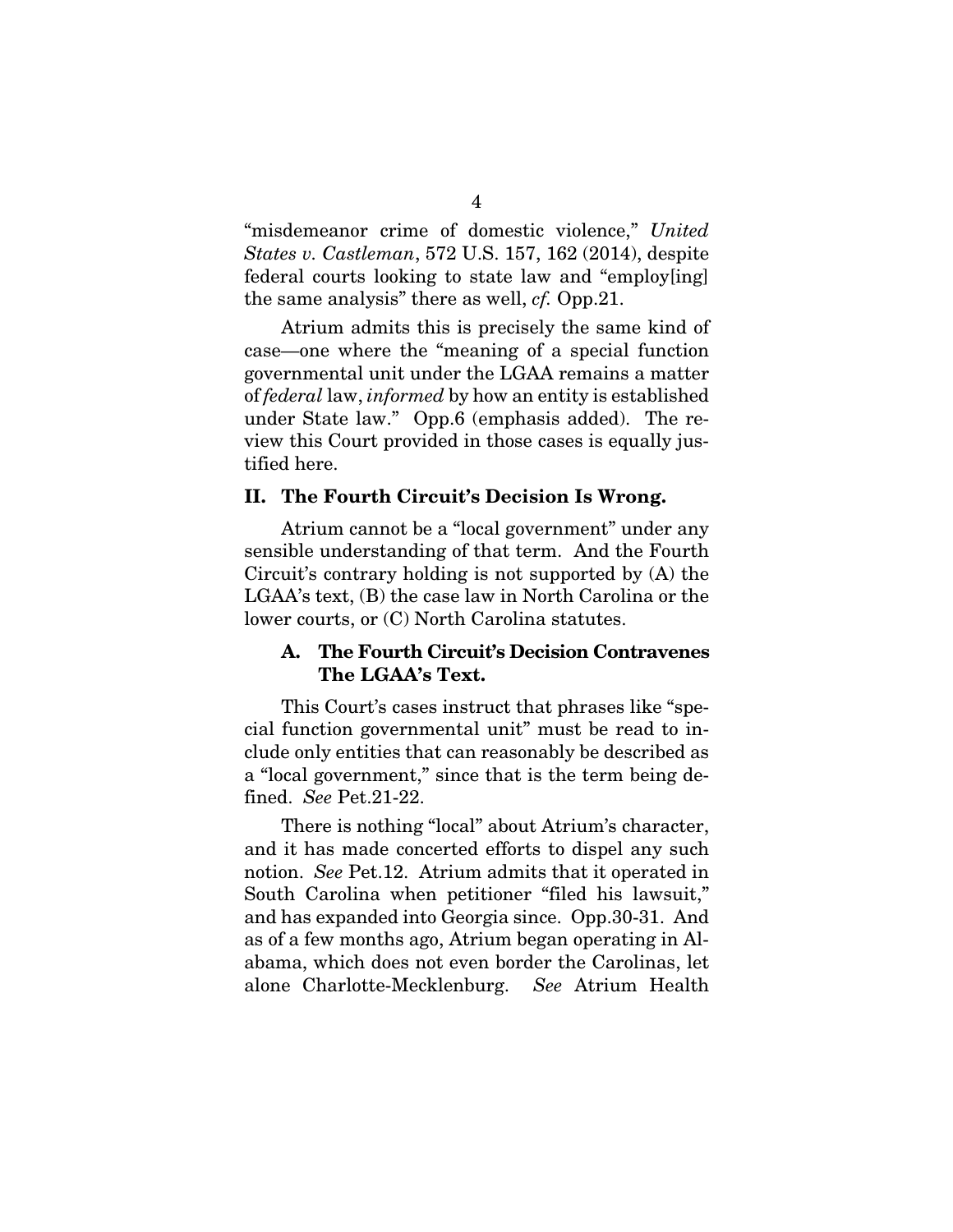News, *Atrium Health and Floyd Finalize Strategic Combination* (July 14, 2021), https://bit.ly/3qbAv2B. Sure, Atrium's billions-per-year revenues are smaller than the budgets of municipalities like New York City. *See* Opp.32. But even municipalities with giant budgets are "local," *i.e.*, geographically constrained. Atrium  $\mathrm{is~not.}^*$  $\mathrm{is~not.}^*$ 

Thus, Atrium must show that Congress intended to give "local government" an "unorthodox" meaning that departs from common usage. Pet.23-24 (citing this Court's cases). Atrium does not even attempt to do so. Instead, it apparently contests this well-established rule of interpretation, urging that "local government" carries no force on its own, and all that matters is "whatever a 'special function governmental unit' may be." Opp.25. That argument is in the teeth of this Court's decisions in cases like *Leocal*, *see* Pet.21-24, confirming the need for this Court's intervention.

Atrium likewise believes that, despite providing "school district" and "sanitary district" as exemplars before "any *other*" type of "special function governmental unit,"  $15$  U.S.C.  $$34(1)(B)$  (emphasis added), "Congress explicitly chose not to define this term but paired it with State law to invest it with meaning," Opp.25- 26. Atrium thus refuses to derive any meaningful content for the federal definition from the examples that surround the general term in the federal statute, and instead believes that a State can create a set of "special

<span id="page-8-0"></span>Even if Atrium were correct that its character is "measured" at the time of the events in the Complaint," Opp.30-31 n.4, that would make no difference here, because by then Atrium had already been granted the power to expand into any State it wants to, *see* 2015-288 N.C. Sess. Laws 2, http://bit.ly/39UyMTF.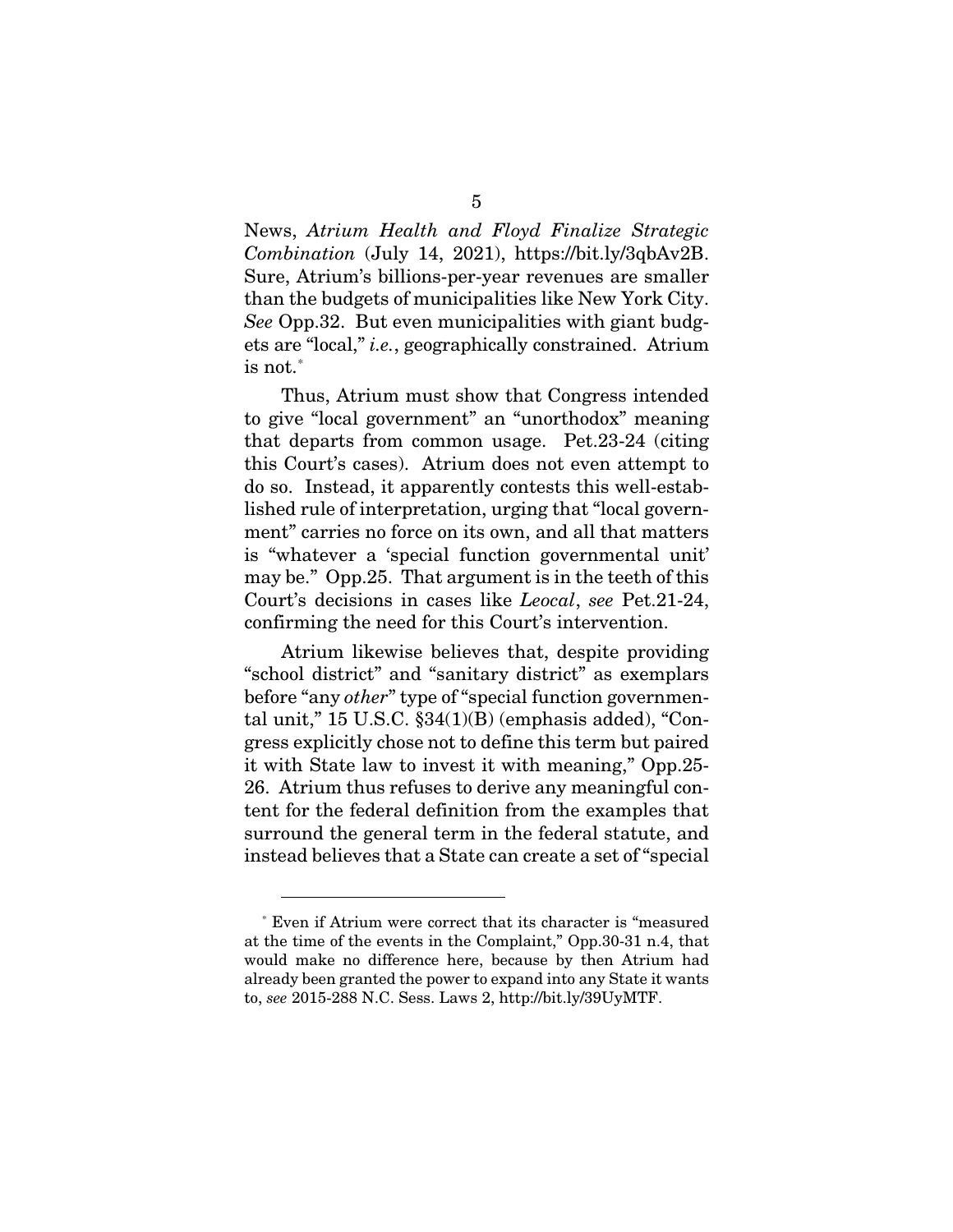function governmental units" much broader than the exemplars Congress set out. This, again, is precisely the opposite approach from the one this Court has applied to similar statutes. *See Taylor v. United States*, 495 U.S. 575, 599 (1990) (offenses defined as felonies and called "burglary" under state law do not necessarily meet ACCA's federal definition).

Independently, the petition explained (at 25-26) that Atrium cannot qualify as a "special function governmental unit" because it was not established in *each*  of the States in which it now has substantial operations, as required by the text's constraint that such units must be "established by State law *in one or more States*." *See* 15 U.S.C. §34(1)(B) (emphasis added).

Atrium believes that "established … in one or more States" means "*in at least* one State." Opp.27. Thus, Atrium argues, petitioner's reading "effectively negat[es] the meaning of this phrase to give it a new and opposite meaning." *Id.* But it is Atrium's reading that "does substantial damage to the actual statutory language," *contra id.*, because it renders the phrase "in one or more States" wholly superfluous. The plain meaning of "established by State law" would of course include any entity established "in at least one State." But "every clause and word of a statute" should be given "effect, if possible," and should not be treated "as surplusage in any setting." *Duncan v. Walker*, 533 U.S. 167, 174 (2001) (quotation marks omitted).

To dispel any potential doubt: The House Committee on the Judiciary explained that this language was intended to cover geographically constrained, special-purpose subdivisions that are "*established* in *two or more States*" simultaneously. H.R. Rep. No. 98-965, at 19-20 (1984) (emphasis added). If "[n]o court has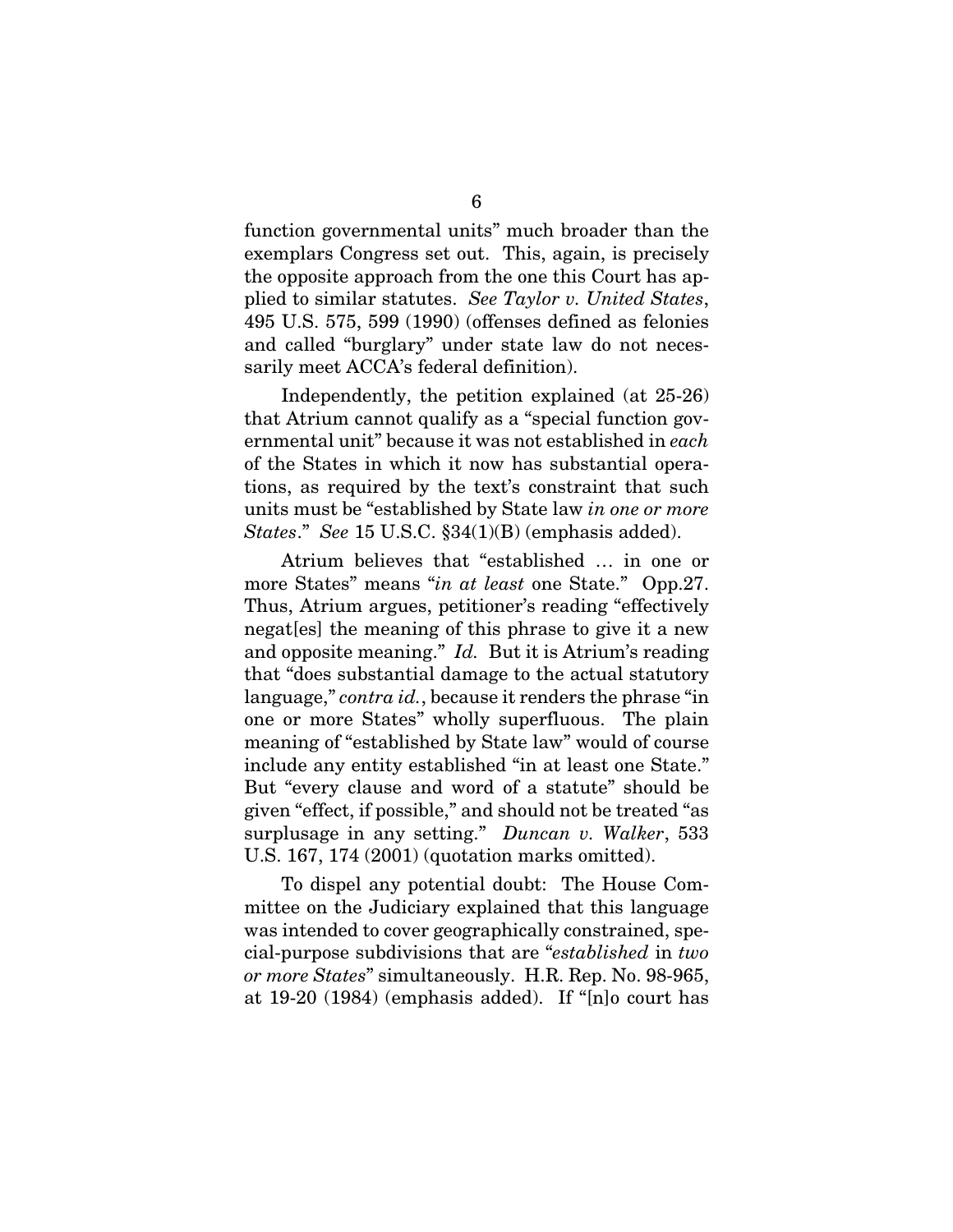ever embraced [petitioner's] reading" of "established … in one or more States," Opp.27, it is probably because no court has ever even entertained the argument that a multistate megafirm like Atrium might qualify as a "local government" akin to a "school district" under this provision of the LGAA.

This Court would not need to look any deeper into state statutes or case law to hold that the plain text of the LGAA requires reversal. And such a holding would establish a uniform threshold rule: A multistate megafirm that is not established in each of the States in which it operates is not a "local government" under the Act.

## <span id="page-10-0"></span>B. The Fourth Circuit's Decision Is Not Supported By Any Of The Cases Atrium Cites.

The primary authority on which both Atrium and the Fourth Circuit rely is the Supreme Court of North Carolina's decision in *DiCesare v. Charlotte-Mecklenburg Hospital Authority*, 852 S.E.2d 146 (N.C. 2020). But that case did not analyze whether Atrium is a "special function governmental unit" under the LGAA. Rather, *DiCesare* addressed whether Atrium is a "person" subject to civil-damages actions pursuant to the State's antitrust law. *Id.* at 160. Ultimately, the court was "persuaded" that North Carolina public corporations are not "person[s]" in this sense because *all* such corporations in the State are founded with the "essential function" of providing "governmental … services." *Id.* at 160-62.

As the case makes clear, North Carolina uses terms like "public purpose," "public body," and "body corporate and politic" in a very broad sense that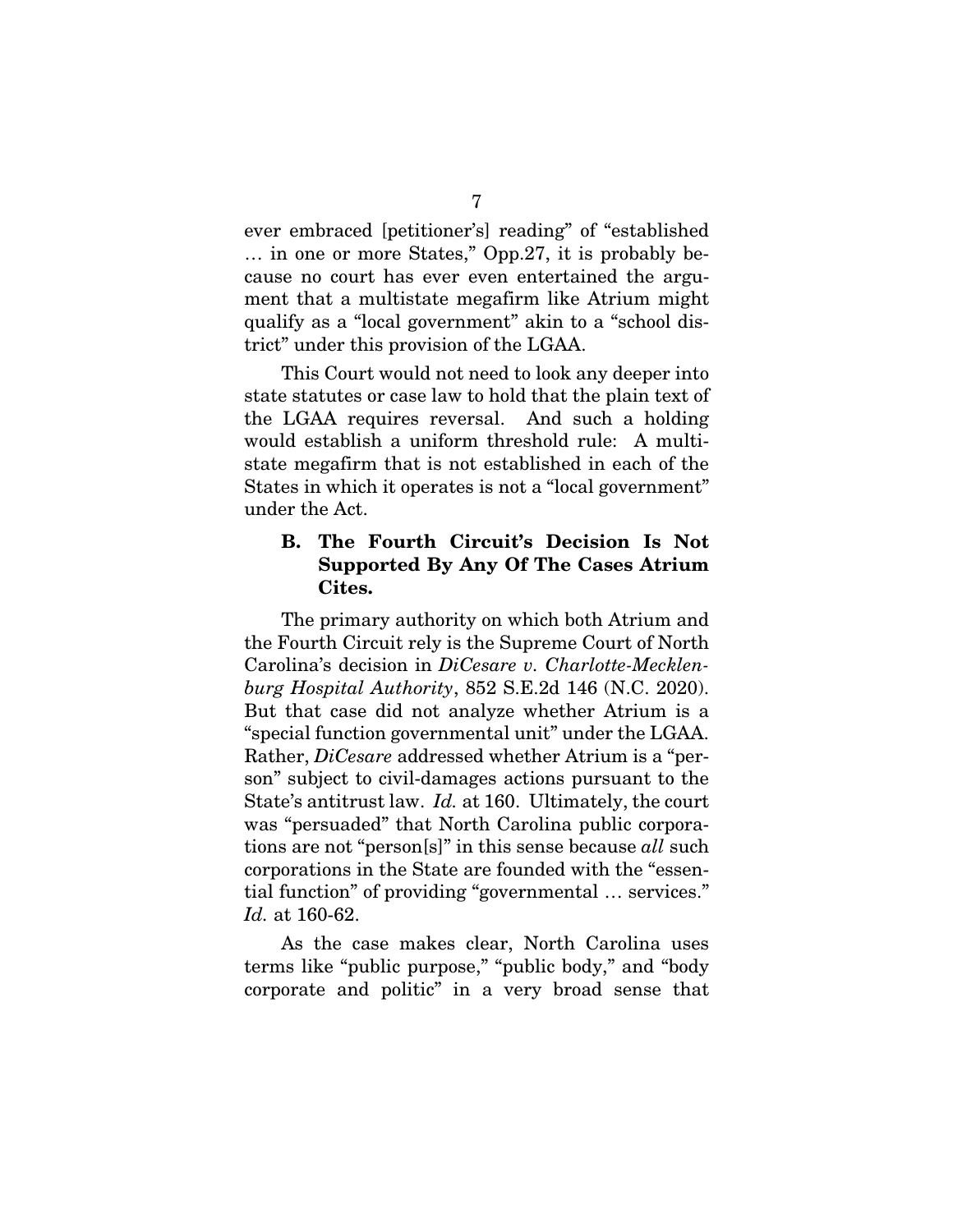includes not only traditional local governmental units but also *all* public corporations that have, as "their essential function," "the governmental provision of services." *See DiCesare*, 852 S.E.2d at 149, 162 (quotation marks omitted). This only demonstrates that North Carolina understands those terms to be much broader than the examples listed in the LGAA. Moreover, the core analysis in *DiCesare* turns on a distinction between "*for profit*" and "*non*-profit" organizations, *id.* at 156-57, 160, a distinction irrelevant to federal antitrust law.

Based on this "governmental services" language from *DiCesare*, *see* Opp.17, Atrium suggests that "an entity seeking to qualify under the LGAA must be delivering governmental services," and that such services must already be recognized as "a legitimate government function," *id.* at 31. And whereas "the provision of healthcare" is "indisputably … a legitimate government function," Atrium apparently believes the provision of "retail or investment banking services" is not, and thus outside "the concept of a special function governmental unit." *Id.* at 31-32.

Scour the LGAA, and you will find no indication of the atextual limiting principle Atrium proposes. And North Dakota, at least, might have something to say about Atrium's characterization of retail banking as an illegitimate government function, given that it operates a state-owned, state-run general service bank. *See* Bank of North Dakota, *History of BND*, https://bnd.nd.gov/history-of-bnd/ (last visited Nov. 15, 2021). As the Bank of North Dakota exemplifies, the government legitimately provides services all the time that private firms do as well, so Atrium's proposed limitation is none at all. Local governments also own and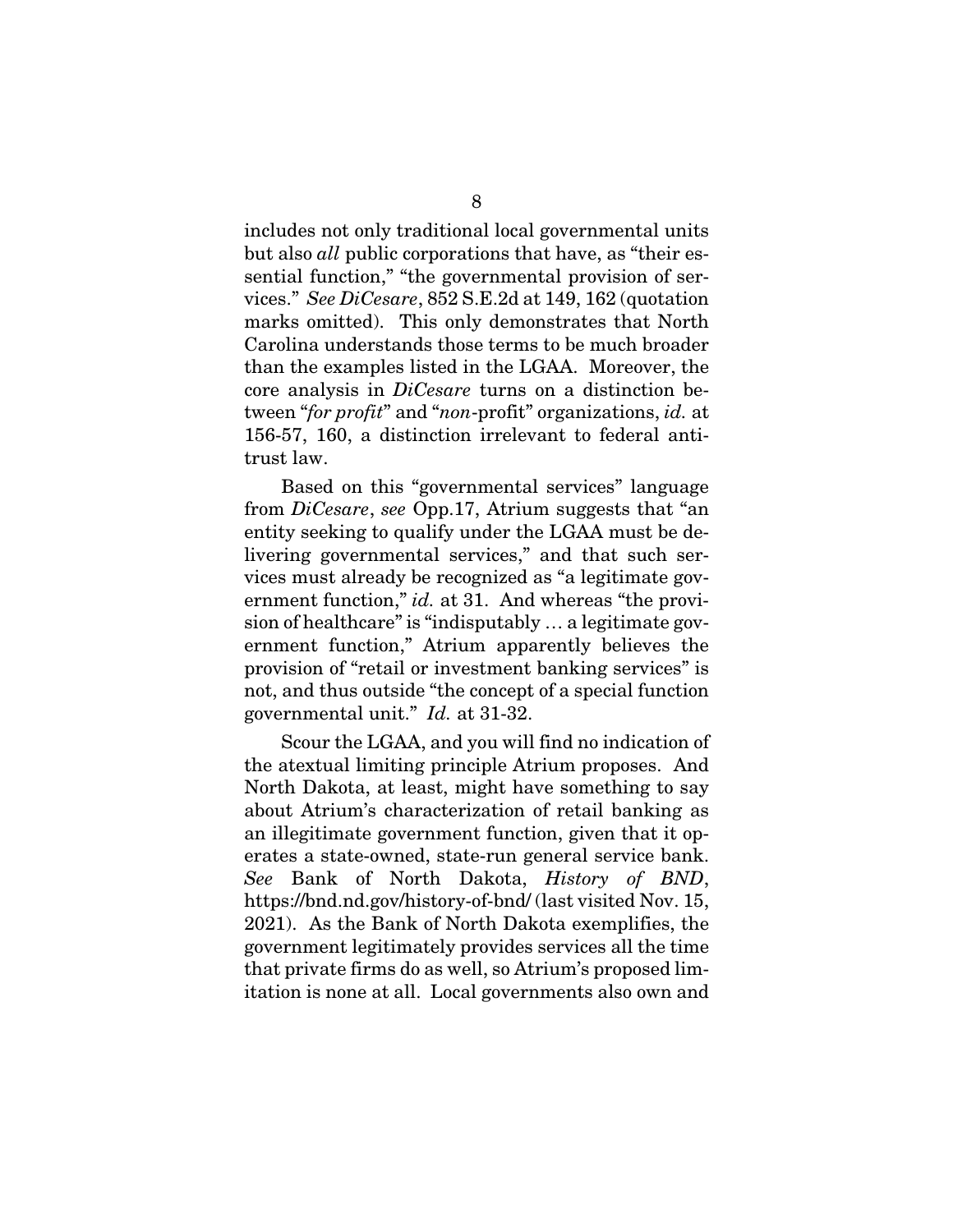operate golf courses, sports stadiums, lotteries, and museums, as well as provide and service student loans and mortgages, to name just a few. As Atrium would have it, firms originally founded by local governments that do the same would themselves be "local governments" under the LGAA, and thus exempt from antitrust damages liability, even if they grow into multistate megafirms of their own volition.

None of the other lower court cases Atrium cites (at 21-22) supports its atextual argument either. *See*  C.A. Reply 25-27. And these cases were decided before hospital authorities like Atrium became what they are today—hospital authorities were only granted the ability to operate out-of-State in 2015. *See supra* n.\*. Accordingly, these cases in no way support the remarkable outcome below, where a multistate megafirm has been allowed to don the sheep's clothing of a "local government."

### <span id="page-12-0"></span>C. The Fourth Circuit's Decision Is Not Supported By North Carolina Statutes.

Atrium argues that North Carolina has granted hospital authorities governmental powers and obligations that "pertain exclusively to a government," as distinguished from those possessed also by a private individual or a private association. *See* Opp.8 (quotation marks omitted).

The petition addressed (at 28-33) why these socalled governmental "powers" and obligations do not distinguish hospital authorities from private parties. In response, Atrium makes two particularly egregious misrepresentations that warrant attention.

First, Atrium misstates that the tax-exempt bonds it can issue are "backed by the full faith and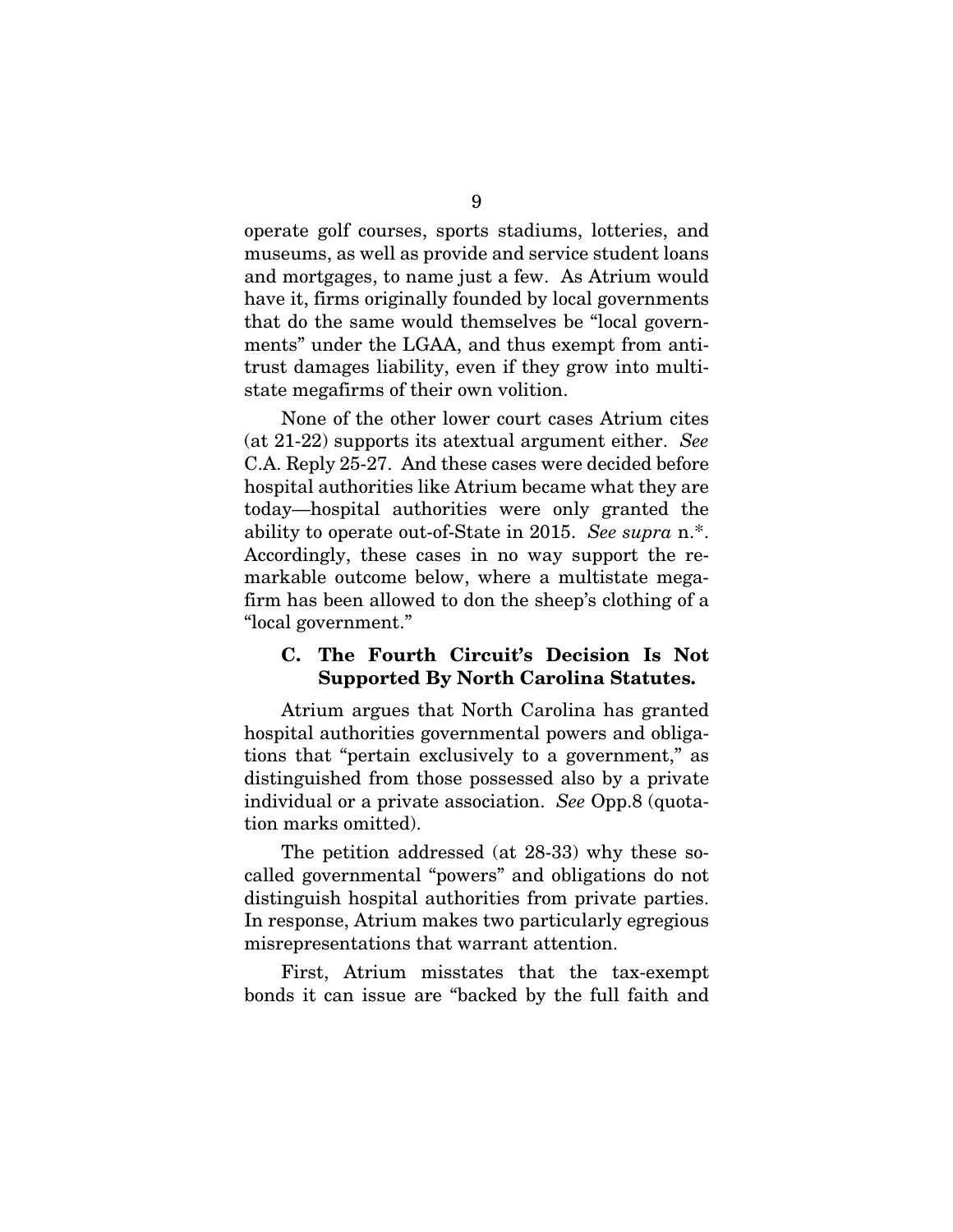credit of North Carolina." Opp.9. North Carolina expressly provides that the "principal of and interest on revenue bonds" issued by hospital authorities "*shall not* be payable from the general funds of the State or the municipality." N.C. Gen. Stat. §§131E-26(a), 159- 94(a) (emphasis added). Second, Atrium misrepresents that hospital authorities "hold exactly the same power of eminent domain" as "sanitary districts." *See*  Opp.23. Sanitary districts in North Carolina don't have to first obtain permission from another government agency to exercise eminent domain. N.C. Gen. Stat.  $§40A-3(c)(1)$ . But a hospital authority like Atrium must. *Id.* §§40A-3(c)(3), 131E-24(c). And Atrium admits that North Carolina grants "the power of eminent domain" to certain *private* condemnors. Opp.23. Just like hospital authorities, private condemnors too must first obtain permission from the *very same agency* that serves as the gatekeeper for Atrium. *See, e.g.*, N.C. Gen. Stat. §62-101.

## <span id="page-13-0"></span>III. The Question Presented Is Important, And The Court Will Not Confront A Better Vehicle To Address It.

Atrium attempts to downplay the importance of the issue, Opp.6, but amici detail how anticompetitive behavior by dominant hospitals is a national problem that significantly harms competition, driven by the recent, endemic consolidation of the hospital industry by megafirms. *See* Amicus Br.3-6. The data show that such behavior has driven up costs, *id.* at 6-8, and private antitrust suits are an important supplement to government enforcement, *id.* at 9-13. Atrium's anticompetitive behavior and rapid expansion as the second-largest healthcare provider in the United States is a perfect illustration of their concern. Failure to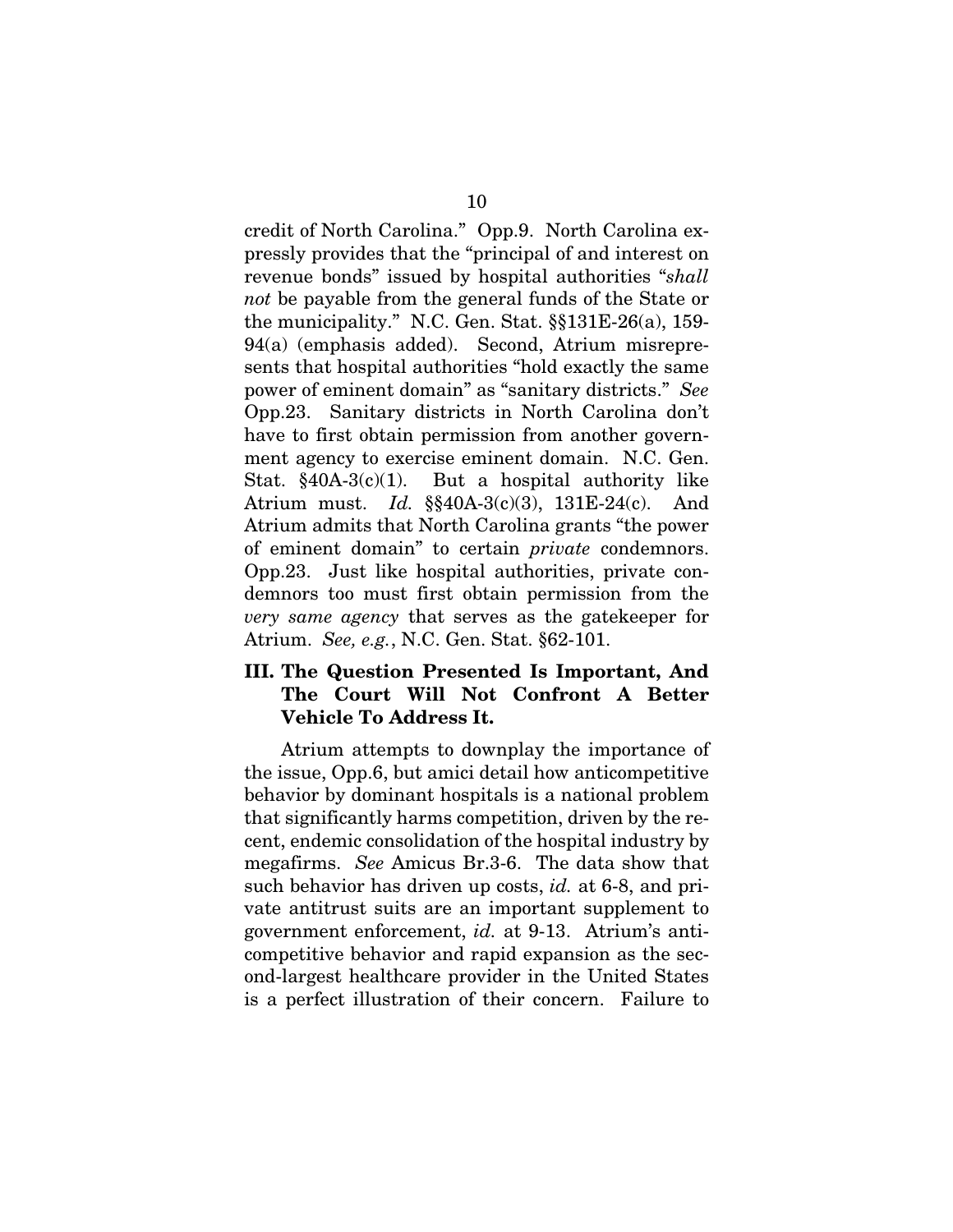address the question presented—and answer it in the negative—invites dominant hospitals throughout the country to continue abusing their market power without any real check. *Id.* at 19-24.

Atrium responds that private damages actions are unimportant because the United States also sued Atrium, negotiating "a consent agreement that limits the use of [anti-steering] provisions." Opp.33-34. It "is not clear" to Atrium how a damages action would have "enhance[d] that enforcement." *Id.* at 34. And damages actions, Atrium assures, would not be barred "against non-governmental parties who collude or enter into anticompetitive arrangements with special function governmental units." *Id.*

But the danger is apparent from Atrium's own brief. It continues to argue that the anti-steering clauses the U.S. Department of Justice and North Carolina Attorney General identified as anticompetitive actually "promote competition." Opp.10. And without the threat of damages, what incentive does Atrium have to cease "running the Sherman Act's red lights, confident that the only consequence of being caught will be an order not to do so again"? Pet.13. Atrium acted anticompetitively all on its own, so its assurance that private damages actions can still be had against private co-conspirators provides little comfort.

Atrium also intimates that it would be better to address the question presented in a case where the corporation is founded by a local government in one State, gains monopoly power in another, and then is sued for anticompetitive conduct away from its home jurisdiction. Opp.28. In this circumstance, Atrium suggests, such "'special function governmental unit'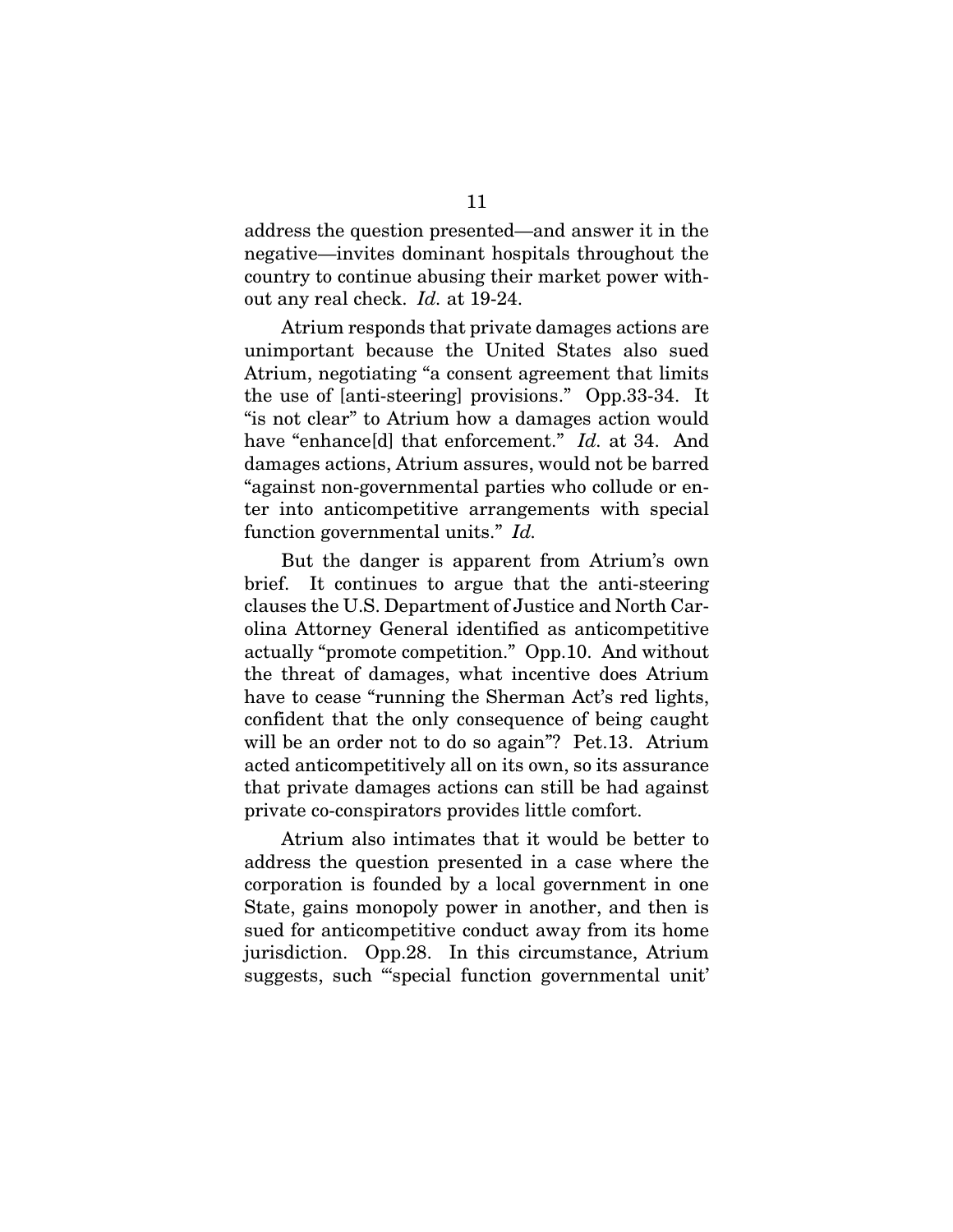[may] not enjoy the Act's immunity." *Id.* (quoting Pet. App. 27a).

To be sure, that fact pattern would more starkly illustrate the absurdity of the Fourth Circuit's rule but the rule is wrong as applied to any set of facts. When an entity that is not a local government violates the antitrust laws, everybody—including the residents of that entity's home State—is entitled to a remedy. Moreover, Atrium's suggestion that its rule does not compel immunity for out-of-state conduct is wrong. No matter Atrium's scope, it would still meet its own proposed limitation as a "special function governmental unit" exempt from federal antitrust damages, because it was established "*in at least* one State" for the "indisputably … legitimate government function" of providing healthcare. Opp.27, 31. No one should believe that Atrium—and megafirms like it—will not claim LGAA immunity based on the Fourth Circuit's decision if they face an antitrust action outside their founding State. This Court should grant the petition to settle the question, on which the circuits disagree, before dominant hospitals further harm consumers in the manner Atrium harmed petitioner here.